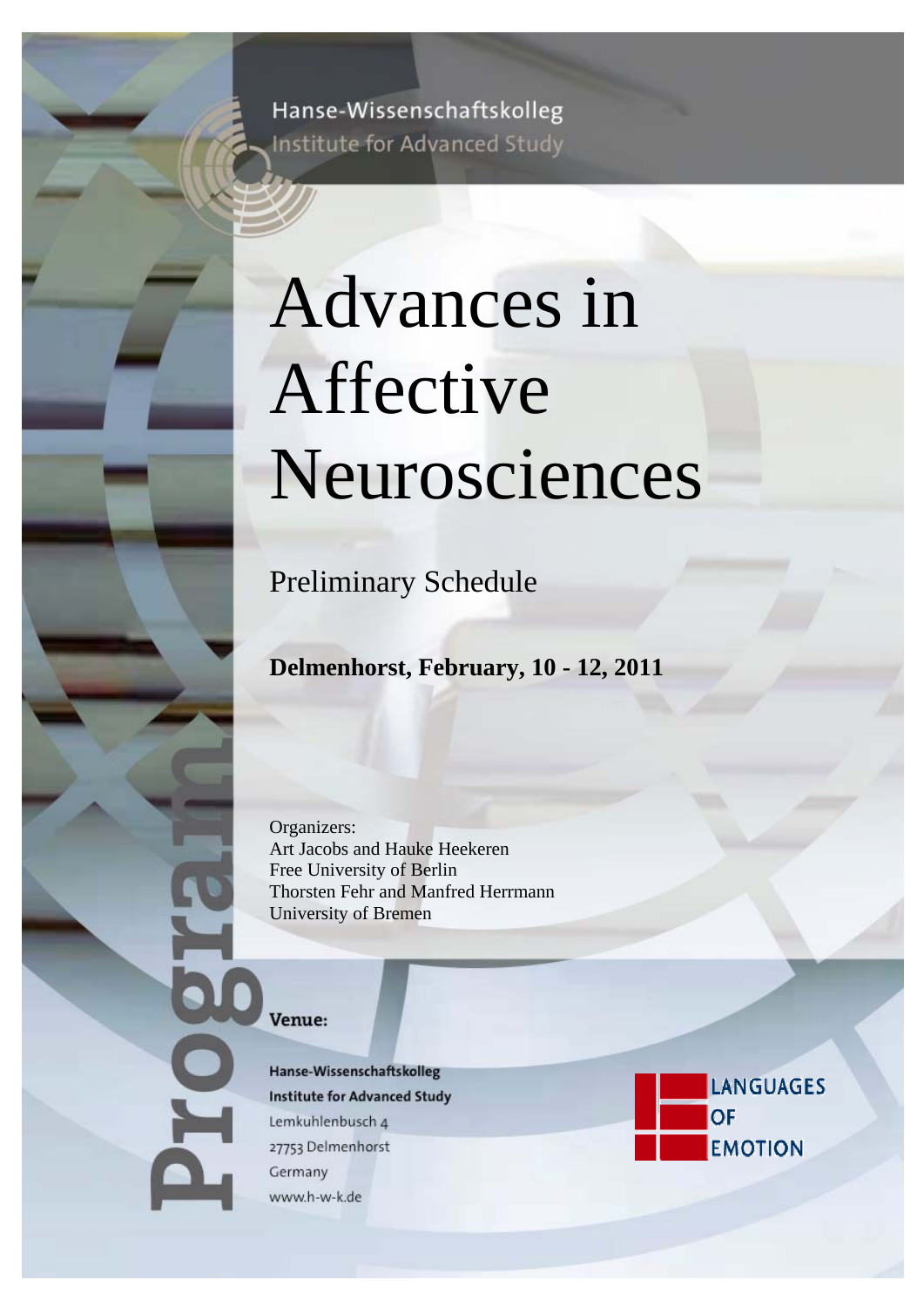### **Tuesday, February 10, 2011**

| $18:00 - 19:00$     | Opening Keynote: Heinz (Berlin)                       |
|---------------------|-------------------------------------------------------|
|                     | Reward learning dysfunctions in psychiatric disorders |
| <i><b>19:00</b></i> | <b>Get Together (Welcome Dinner)</b>                  |

### **Friday, February 11, 2011**

| $09:00 - 09:15$ | Introduction by HWK and organizers                                                                                                                                                                         |
|-----------------|------------------------------------------------------------------------------------------------------------------------------------------------------------------------------------------------------------|
| $09.15 - 10:00$ | Keynote: Heinrichs (Freiburg)<br>Neuroendocrinology of human social interaction                                                                                                                            |
| $10:00 - 10:30$ | <b>Coffee Break</b>                                                                                                                                                                                        |
|                 | $4$ Talks (25 min + discussion)                                                                                                                                                                            |
| $10:30 - 11:00$ | Heldmann, Brunlieb, Tempelmann, and Münte (Magdeburg/Lübeck)<br>Vasopressin and social decision making                                                                                                     |
| $11:00 - 11:30$ | Gamer, Zurowskia, and Büchel (Hamburg)<br>Different amygdala subregions mediate valence related and attentional<br>effects of oxytocin in humans                                                           |
| $11:30 - 12:00$ | Walter (LoE, Berlin)<br>Neural mechanisms of emotion regulation: From genes to disorder                                                                                                                    |
| $12:00 - 12:30$ | Prehn, Jacobs, Heekeren, Menninghaus, and Bajbouj (LoE, Berlin)<br>Talking (about) emotion: Effects of verbalization on emotion regulation                                                                 |
| $12:30 - 13:30$ | <b>Lunch Break and press conference</b>                                                                                                                                                                    |
|                 | $4$ Talks (25 min + discussion)                                                                                                                                                                            |
| $13:30 - 14:00$ | Bajbouj, Grimm, and Heuser (LoE, Berlin)<br>Consolidating emotions                                                                                                                                         |
| $14:00 - 14:30$ | Rosenblau, Kliemann, Kappelhoff, Dziobek, and Heekeren (LoE,<br>Berlin)<br>Training socio-emotional competencies: Development and evaluation<br>of a new SOCIAL COGNITION TRAINING TOOL (SCOTT) for adults |
| $14:30 - 15:00$ | Jacobs, Altmann, Bohrn, Lubrich, Lüttke, and Menninghaus (LoE,<br>Berlin)<br>Towards an affective neuroscience of literary reading                                                                         |